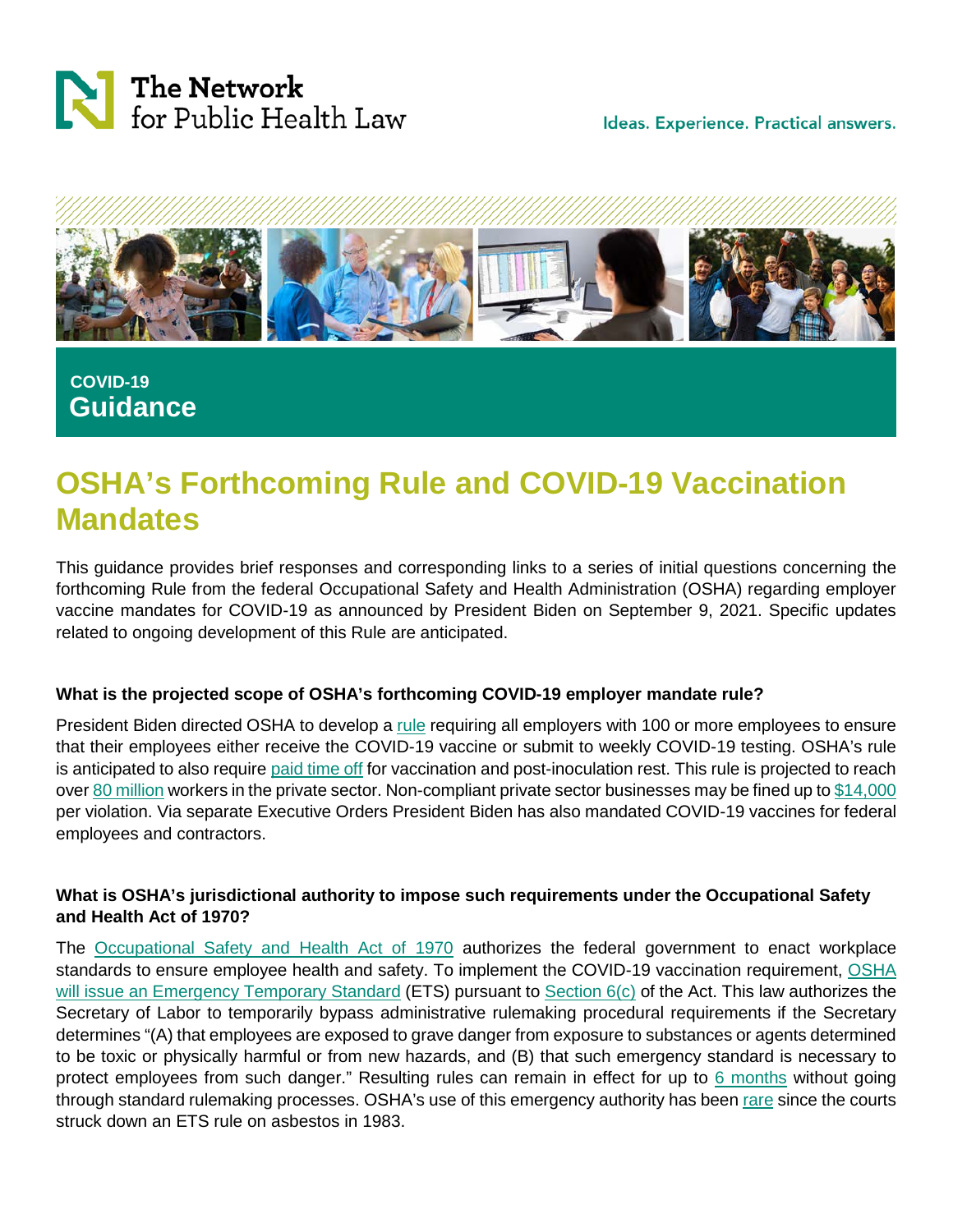# **Has OSHA ever issued extensive vaccine mandates impacting employers previously?**

OSHA has not previously issued extensive vaccine mandates impacting employers. In June 2021, however, OSHA used its ETS authority for the first time since 1983 to issue an [emergency rule](https://www.osha.gov/laws-regs/federalregister/2021-06-21) requiring health care employers to provide adequate protective equipment, ventilation, social distancing measures, and reasonable time and paid leave for obtaining COVID-19 vaccinations. Aside from the COVID-19 vaccine, OSHA has set forth workplace standards for the Hepatitis B (Hep B) vaccine, but not to mandate its use. Under OSHA's [Bloodborne](https://www.osha.gov/laws-regs/regulations/standardnumber/1910/1910.1030)  [Pathogens](https://www.osha.gov/laws-regs/regulations/standardnumber/1910/1910.1030) Standard, employers with workers who may be exposed to blood or other infectious materials must *make available* free Hep B vaccinations to their employees. If employees choose not to receive the Hep B vaccine, they may be obliged to execute a form acknowledging their abstention.

### **Which states currently have prohibitions of vaccine mandates in place?**

According to the National Academy for State Health Policy, many states have implemented [legislation](https://www.nashp.org/state-lawmakers-submit-bills-to-ban-employer-vaccine-mandates/) or executive orders limiting COVID-19 vaccine mandates. As of October 8, 2021, 21 states have instituted bans on [vaccine passports.](https://www.nashp.org/state-lawmakers-submit-bills-to-ban-employer-vaccine-mandates/) Six states ban [health care worker](https://www.nashp.org/state-lawmakers-submit-bills-to-ban-employer-vaccine-mandates/) vaccine mandates, 8 states ban state [government](https://www.nashp.org/state-lawmakers-submit-bills-to-ban-employer-vaccine-mandates/)  [employee](https://www.nashp.org/state-lawmakers-submit-bills-to-ban-employer-vaccine-mandates/) vaccine mandates, 2 states ban [private employer](https://www.nashp.org/state-lawmakers-submit-bills-to-ban-employer-vaccine-mandates/) vaccine mandates, and 8 states ban [school](https://www.nashp.org/state-lawmakers-submit-bills-to-ban-employer-vaccine-mandates/)  [faculty/staff](https://www.nashp.org/state-lawmakers-submit-bills-to-ban-employer-vaccine-mandates/) vaccine mandates.

# **Will these states' laws be preempted by OSHA's rule as applied to private employers?**

As applied to private employers, OSHA's standard would preempt existing conflicting rules by state governments [unless a state has its own OSHA-approved workplace agency.](https://www.osha.gov/stateplans) Approximately half of the states have such programs that include private sector employees. Once OSHA issues the rule, these states will likely have [30](https://www.osha.gov/sites/default/files/enforcement/directives/CSP_01-00-005.pdf)  [days](https://www.osha.gov/sites/default/files/enforcement/directives/CSP_01-00-005.pdf) to adopt their own standard that is [at least as effective](https://www.osha.gov/stateplans/faqs) as the federal rule. Some states which currently prohibit vaccine mandates also do not have OSHA-approved state plans. Laws in these jurisdictions that directly conflict with the OSHA Rule may be preempted.

### **How will the OSHA rule apply to local or state government employers?**

OSHA rules do not apply to state and local governments, as the [OSH Act's definition of "employer"](https://www.osha.gov/laws-regs/oshact/section_3) excludes states and political subdivisions of states. The newly anticipated rule therefore will not apply directly to state or local government employers. However, as discussed above, states may directly follow the OSH Act's requirements, or submit for OSHA's approval a [separate state plan](https://www.osha.gov/stateplans/) which is [at least as effective as the OSH Act.](https://www.osha.gov/laws-regs/oshact/section_18) These state-based plans [apply to state or local government employees.](https://www.osha.gov/stateplans/)

When OSHA promulgated an **ETS** [applicable to health care workplaces in June 2021,](https://www.osha.gov/coronavirus/ets) it announced that OSHA-approved state plans would have [30 days to update those plans](https://www.osha.gov/coronavirus/ets/faqs#:%7E:text=Adoption%20of%20the%20ETS%20by,duration%20of%20the%20Federal%20ETS.) to ensure that they would be at least as effective as OSHA's standards pursuant to [29 C.F.R. §](https://www.law.cornell.edu/cfr/text/29/1953.5) 1953.5. The same 30-day requirement may arise upon issuance of the workplace COVID-19 vaccine rule. Some states may choose to incorporate OSHA standards into statebased plans verbatim to ensure matching efficacy.

### **What if state workplace safety agencies do not comply with OSHA's COVID-19 protection guidance?**

States with federally approved workplace agencies that do not satisfactorily meet OSHA's requirements may have their regulatory powers removed or limited. OSHA previously issued a rule in [June 2021](https://www.nytimes.com/2021/06/10/business/economy/osha-covid-rule.html) related to COVID-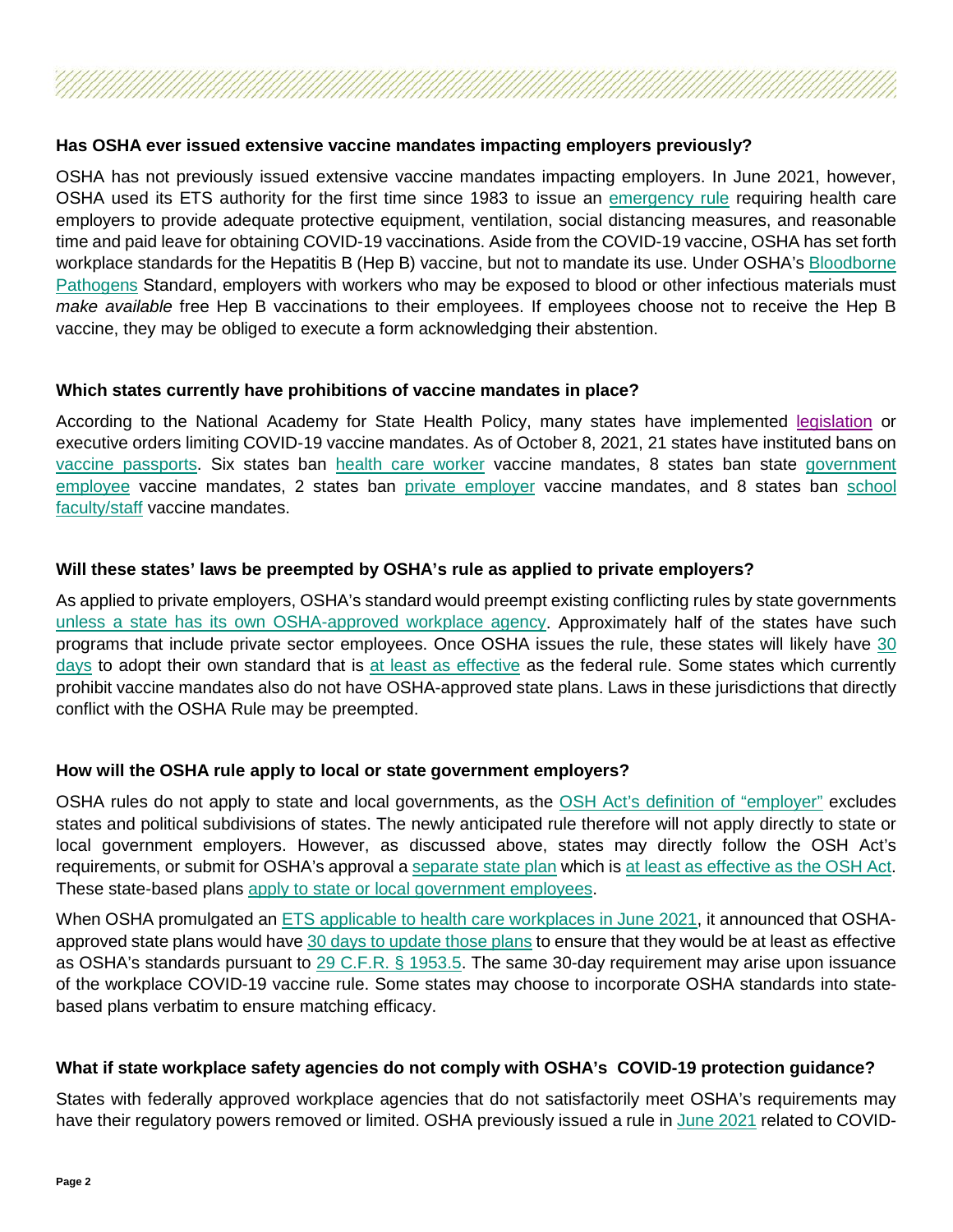19 workplace safety measures. In [October 2021,](https://www.nytimes.com/2021/10/19/business/economy/osha-covid-workplace-safety-states.html) OSHA declared Arizona, South Carolina, and Utah, states with federally approved workplace safety agencies, had failed to appropriately implement the measure or an equivalent state rule. Consequently, OSHA initiated a process to potentially strip these states of their workplace safety authority. After OSHA publishes its findings in the Federal Register, a 35-day comment period will follow, with the possible eventual rescission of either partial or full state workplace safety authority. Similar measures may be considered if states do not comply with the forthcoming OSHA rule.

#### **What legal objections or litigation have arisen from state or local governments related to the rule?**

Several state-based lawmakers have adamantly opposed the forthcoming rule. [South Dakota](https://twitter.com/KristiNoem/status/1436064909654167558?ref_src=twsrc%5Etfw%7Ctwcamp%5Etweetembed%7Ctwterm%5E1436064909654167558%7Ctwgr%5E%7Ctwcon%5Es1_&ref_url=https%3A%2F%2Fwww.foxnews.com%2Fpolitics%2Frepublicans-respond-to-vaccine-mandates-issued-by-biden-absolutely-unconstitutional) Governor Noem called the rule "unconstitutional" and promised legal action once it is promulgated[. Texas](https://twitter.com/GregAbbott_TX/status/1436104824660049921) Governor Abbott called the rule an "assault on private businesses" and emphasized his [Executive Order](https://gov.texas.gov/uploads/files/press/EO-GA-39_prohibiting_vaccine_mandates_and_vaccine_passports_IMAGE_08-25-2021.pdf) preventing vaccine mandates. Promising a legal battle, [Missouri](https://governor.mo.gov/press-releases/archive/governor-parson-condemns-biden-administrations-vaccine-mandate-vows-legal) Governor Parsons declared the forthcoming rule an "insult to our American principles of individual liberty and free enterprise." [Wyoming](https://twitter.com/governorgordon/status/1436092156163223554) Governor Gordon directed the state Attorney General to "take all actions to oppose this administration's unconstitutional overreach of executive power." On September 14, 2021, Arizona Attorney General Brnovich [filed a lawsuit](https://www.azag.gov/sites/default/files/docs/press-releases/2021/complaints/Vaccine_Equal_Protection_Complaint_FINAL.pdf) arguing that federal government vaccine mandates which are inapplicable to undocumented immigrants violate equal protection principles, among other claims. On September 16, 2021, 24 state attorneys general issued a [letter](https://ago.wv.gov/Documents/AGs) to President Biden challenging the federal government's authority to promulgate the rule, alleging constitutional and other violations, and positing that the rule would be an ineffective public health measure. Parallel to these actions, on October 19, 2021, [Arizona](https://azgovernor.gov/governor/news/2021/10/governor-ducey-statement-osha-overreach) Governor Ducey stated federal attempts to strip Arizona of its workplace safety authority, as discussed above, were "nothing short of a political stunt and desperate power grab," potentially foreshadowing similar future arguments against additional OSHA measures.

### **Are there any specific potential or actual constitutional issues or objections to OSHA's rule?**

To bypass administrative rulemaking consistent with the Administrative Procedures Act and principles of procedural due process to issue this rule as an ETS, OSHA must establish that COVID-19 presents a grave danger to covered workplaces which necessitates the rule to protect employees. Opponents may challenge these findings. OSHA's broad regulatory authority raises additional constitutional questions concerning [non](https://chicagounbound.uchicago.edu/cgi/viewcontent.cgi?article=1288&context=law_and_economics)[delegation](https://chicagounbound.uchicago.edu/cgi/viewcontent.cgi?article=1288&context=law_and_economics) and separation of powers, and whether OSHA has the [authority](https://www.usatoday.com/story/news/politics/2021/09/10/bidens-covid-vaccine-mandate-law-enforceable/8273693002/) to mandate COVID-19 vaccines under the [Commerce Clause.](https://www.law.cornell.edu/wex/commerce_clause) If the forthcoming rule fails to expressly allow exemptions for medically-unfit persons, religious freedom, or account for other protections, constitutional challenges pursuant to substantive [due process,](https://www.law.cornell.edu/constitution/amendmentxiv) the [First Amendment,](https://www.law.cornell.edu/constitution/first_amendment) Equal Protection, and [federalism](https://www.law.cornell.edu/constitution/tenth_amendment) may arise, as well as implications under existing federal laws including [Title VII](https://www.dol.gov/agencies/oasam/centers-offices/civil-rights-center/statutes/title-vii-civil-rights-act-of-1964) of the Civil Rights Act of 1964 and the [Americans with Disabilities Act.](https://www.dol.gov/general/topic/disability/ada) Allowances for weekly testing of employees seeking to avoid COVID-19 vaccinations may help mitigate these claims depending on the degree to which employees seeking exemptions are burdened or limited by weekly testing requirements.

### **What legal objections or litigations have arisen via the private sector related to the rule?**

Private companies have questioned whether they will be tasked with [enforcing](https://www.nytimes.com/2021/09/13/business/biden-vaccine-mandate-questions.html) the anticipated rule (as enforcement via OSHA inspections ["could prove difficult"\)](https://www.washingtonpost.com/business/2021/09/10/osha-vaccine-mandate-companies-biden/), as well as who will be [responsible for fines](https://www.jdsupra.com/legalnews/president-biden-mandates-covid-1066264/?) resulting from violations. [Legal experts](https://www.jdsupra.com/legalnews/president-biden-mandates-covid-1066264/?) posit the rule will "undoubtedly create additional administrative burdens, compliance obligations, and [expense](https://www.washingtonpost.com/business/2021/09/10/osha-vaccine-mandate-companies-biden/) for [employers.](https://www.jdsupra.com/legalnews/president-biden-issues-expansive-plan-4252603/)" Employers may also face privacy concerns or other legal